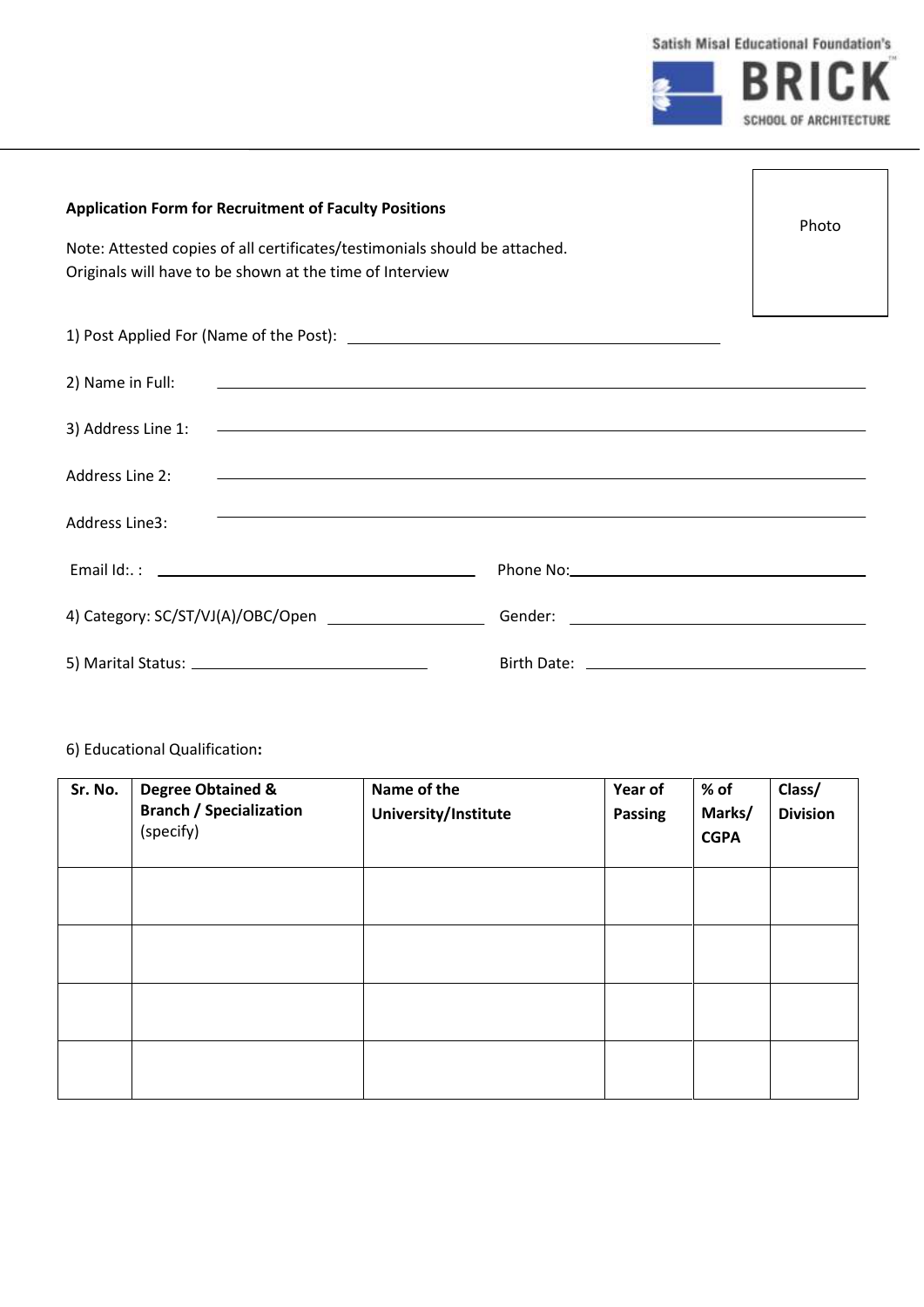7) Experience Details: (Academic/Professional Experience)

## **(\*Do not mention any experience gain in the period of perusal of master course /before the COA registration/Internship if any)**

a) Total no. of Years of Experience (Academic + Professional): \_\_\_\_\_\_\_\_\_\_\_\_\_\_\_\_\_\_\_\_\_\_\_\_\_\_\_\_\_\_\_\_\_\_\_\_

b) Full Time Academic Experience in no. of years :\_\_\_\_\_\_\_\_\_\_\_\_\_\_\_\_\_\_\_\_\_\_\_\_\_\_\_\_\_\_\_\_\_\_\_\_\_\_\_\_\_\_\_\_\_\_

c ) Full time Professional Experience in no. of years :\_\_\_\_\_\_\_\_\_\_\_\_\_\_\_\_\_\_\_\_\_\_\_\_\_\_\_\_\_\_\_\_\_\_\_\_\_\_\_\_\_\_\_\_

| Sr. | Name of the organization | <b>Designation</b> | Date of | Date of | <b>Roles and</b> |
|-----|--------------------------|--------------------|---------|---------|------------------|
| No. | where employed           |                    | Joining | leaving | responsibilities |
| 1.  |                          |                    |         |         |                  |
| 2.  |                          |                    |         |         |                  |
| 3.  |                          |                    |         |         |                  |
| 4.  |                          |                    |         |         |                  |
| 5.  |                          |                    |         |         |                  |
| 6.  |                          |                    |         |         |                  |

8) Research Papers/Projects and Conference Presentation (Presentation Titles and Date):

9). Awards and Recognitions: